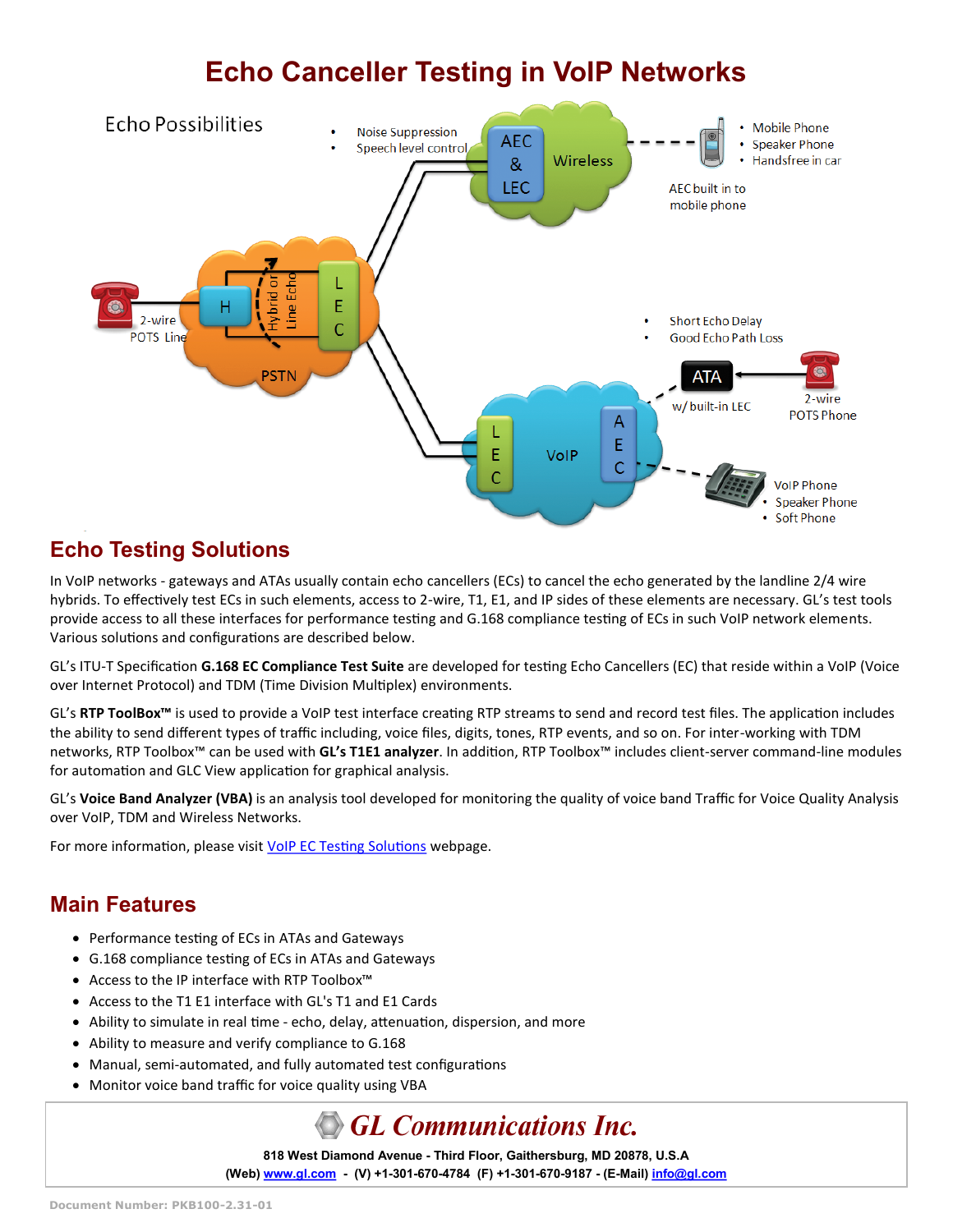#### **Manual G.168 EC Compliance Testing of ATAs and Gateways with a Two-Wire Interface**

- Manually test most G.168 compliance cases
- Echo Path Loss (EPL) & Echo Path Delay (EPD) not controllable due to being embedded in gateway
- Use RTP ToolBox™ (PKB100) and G.168 compliance test suite (PKB105)
- Uses GLC View to manually analyze G.168 compliance
- More information is provided at [VoIP ATAs](https://www.gl.com/VoIPata.html) on specific G.168 procedures covered
- • [Ma](https://www.gl.com/manualectesting.html)nual procedures are very similar to the procedures provided at Ma[nual EC Testing](http://www.gl.com/manualectesting.html)

Items required for this solutions- **PKB100**, **PKB105**.

For more information, please visit **VoIP Solution 1** webpage.



**Figure: EC Testing ATAs & Gateways with Two-Wire Interface**

#### **Manual G.168 EC Compliance Testing of ATAs and Gateways with T1 E1 Interfaces**

- Manual testing of all G.168 cases
- Echo Path Loss (EPL) and Echo Path Delay (EPD) fully controllable in T1/E1 card
- Use RTP ToolBox™ (PKB100) and G.168 compliance test suite (PKB105)
- Dual HD T1/E1 card (HDT001 or HDE001) with Delay /Attenuate software
- Uses GLC View to manually analyze G.168 compliance
- Full automation currently not available (coming soon)
- • [Ma](https://www.gl.com/manualectesting.html)nual procedures are very similar to the procedures provided at Ma[nual EC Testing](http://www.gl.com/manualectesting.html)

Items required for this solutions- **PKB100**, **PKB105**. + **T1 E1 Hardware**, **Software**.

For more information, please visit [VoIP Solution 2](https://www.gl.com/voipecsolution2.html) webpage.





## **GL Communications Inc.**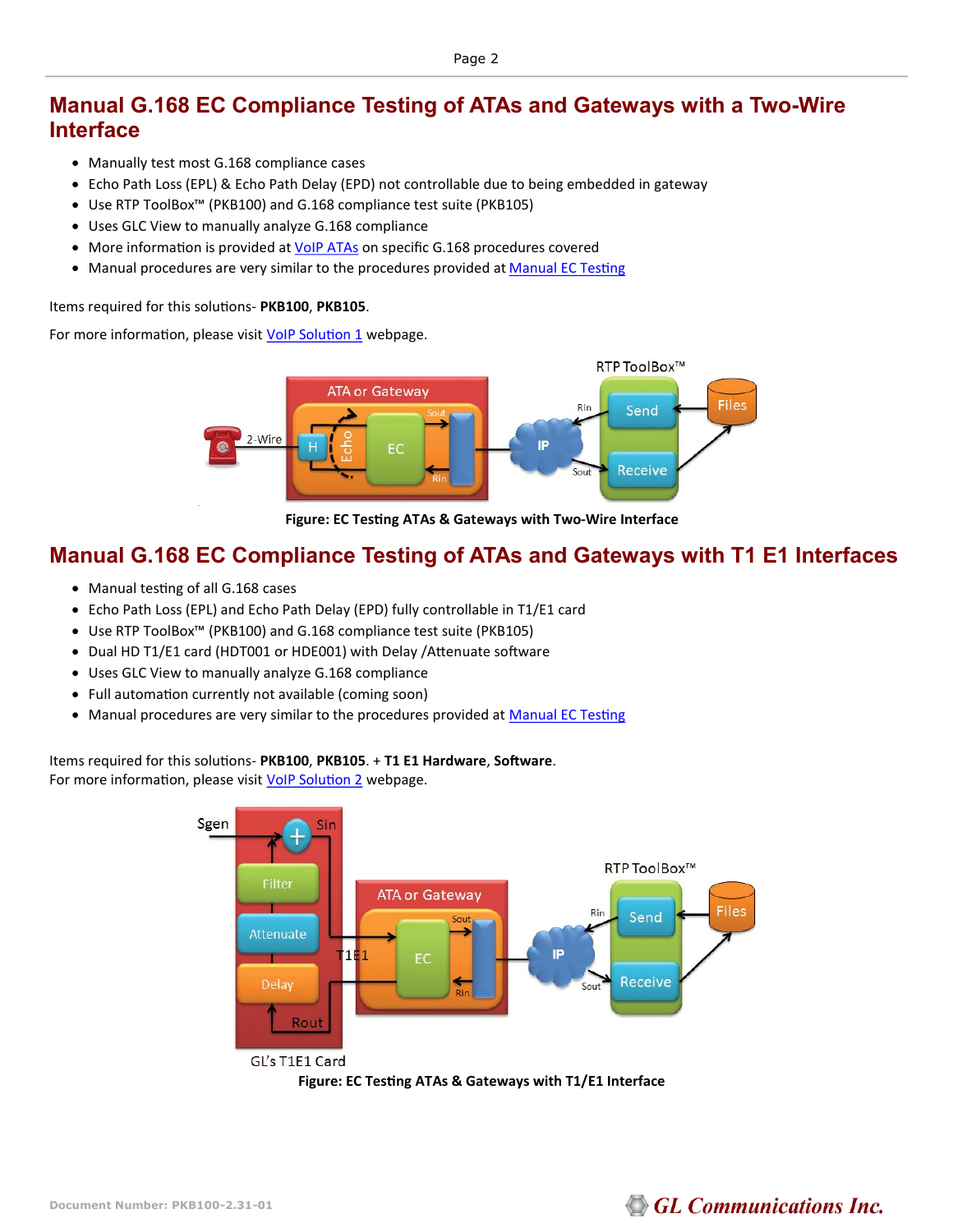#### **Automated G.168 EC Compliance Testing of ATAs and Gateways - All IP Solution**

- AutoECTest talks via a CLI (Command Line Interface) to an RTP Toolbox™ Server
- RTP Toolbox™ Server establishes two RTP sessions with the EC under test
- Full automation requires that Rout, Sin, Rin, and Sout streams are available through the IP interface
- Semi automated operation is also possible with manual control of the EC
- For each compliance test in the G.168 test suite
	- − Sin and Rin signals are transmitted files
	- − Rout and Sout are captured files via the IP interface
	- − Sout is analyzed by AutoECTest and the results displayed graphically

Items required for this solutions- **PKB100**, **PKB067, PKB110**

For more information, please visit [VoIP Solution 3](https://www.gl.com/voipecsolution3.html) webpage.



**Figure: EC Testing of ATAs & Gateways - All IP Solution**

#### **Automated G.168 Compliance Testing of Gateways - Back to Back Gateway Solution**

- Back-to-back gateways with testing interface at T1 E1 side
- [Full Automation](https://www.gl.com/SA_echocancellertesting.html)
- [Full manual testing](https://www.gl.com/manualectesting.html)
- Semi-[automated testing](https://www.gl.com/echocancellertesting.html)
- Quick performance testing is also possible
	- − [GUI Based Echo Canceller Testing](https://www.gl.com/GUI_echocancellertesting.html)
	- − [Digital Echo Canceller](https://www.gl.com/digitalechocanceller.html)
	- − [Loop Delay/ERL](https://www.gl.com/loopdelayerl.html)

Items required for this solutions- **XX067**, **XX062**, **XX063**, **XX066**, **XX020, XX065,** + **T1 E1 Hardware**, **Software** .

For more information, please visit **[VoIP Solution 4](https://www.gl.com/voipecsolution4.html)** webpage.



**Figure: Automated EC Testing of Gateways**

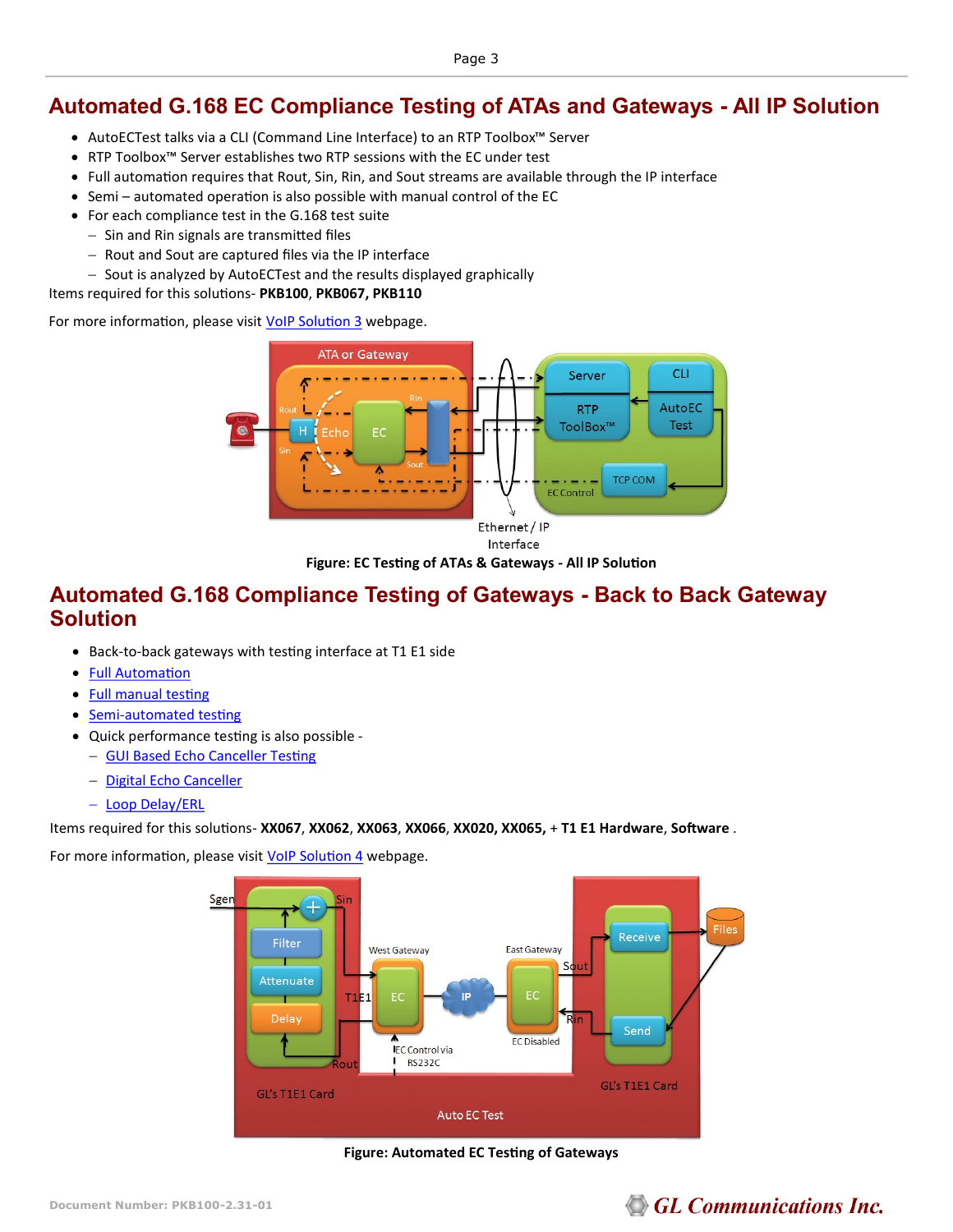#### **Automated G.168 EC Compliance Testing of Gateways –VoIP & TDM Interfaces**

- Test ECs in Gateways
- Echo Path Loss (EPL), Echo Path Delay (EPD), and hybrid dispersion fully controllable in T1/E1 card
- Use of RTP ToolBox™ (PKB100) and Client-Server (PKB110) for automation on IP side
- Use of Windows Client Server (xx600, xx610, and xx630) for automation on TDM side
- Requires Dual HD T1/E1 card (HDT001 or HDE001) or USB T1 E1 Analyzer (UTE001)
- Use of Windows Client Server (xx600, xx610, and xx630) for automation on TDM side
- Automatic procedures are very similar to the procedures provided at Fully Automated EC Compliance Testing per G.168 for VoIP and TDM systems

Items required for this solutions- **PKB100**, **PKB067, PKB110,** +**T1 E1 Hardware**, **Software.** 

For more information, please visit [VoIP Solution 3b](https://www.gl.com/voipecsolution3b.html) webpage.



**Figure: EC Testing of ATAs & Gateways - VoIP & TDM interfaces**

## **[Measurement of Echo Return Loss \(ERL\) and Echo Loop Delay \(](http://www.gl.com/loopdelayerl.html)ELD)**

- Non-intrusive measurement of Echo Return Loss (ERL) and Echo Path Delay using GL's [Echo Measurement Utility \(EMU037\)](https://www.gl.com/echo-measurement-utility.html)
- Supports different echo types (sidetone, line, and acoustic echo)
- The following components are either required or recommended
- For VoIP VQuad™ or RTP Toolbox™
- For 2Wire VQuad™ with Dual UTA
- Items required for this solutions- **EMU037, PKB100**, **VQuad Hardware**, **Software.**

For more information, please visit **Echo Measurement Utility** webpage.

## **Network Monitoring of Hybrid Echo and Voice Quality**

- VBA works in conjunction with GL's TDM, Packet, and Wireless non-intrusive capture products, such as T1 and E1 Call Capture and Analysis, VoIP PacketScan™, and GSM, CDMA, and 3G Call Capture Products.
- Required software PKV100 and VBA032 at each probe location and PKV170 PacketScanWeb™ Network Surveillance Software
- Required hardware 1U rack PC with sufficient hard disk for capturing over 10,000 calls (80 GB HD) for each VBA collocated with a probe
- Additional hardware PC for (PKV100) VoIP PacketScan ™ Software
- Also see [Voice Band Analyzer](https://www.gl.com/voice-band-analysis.html)

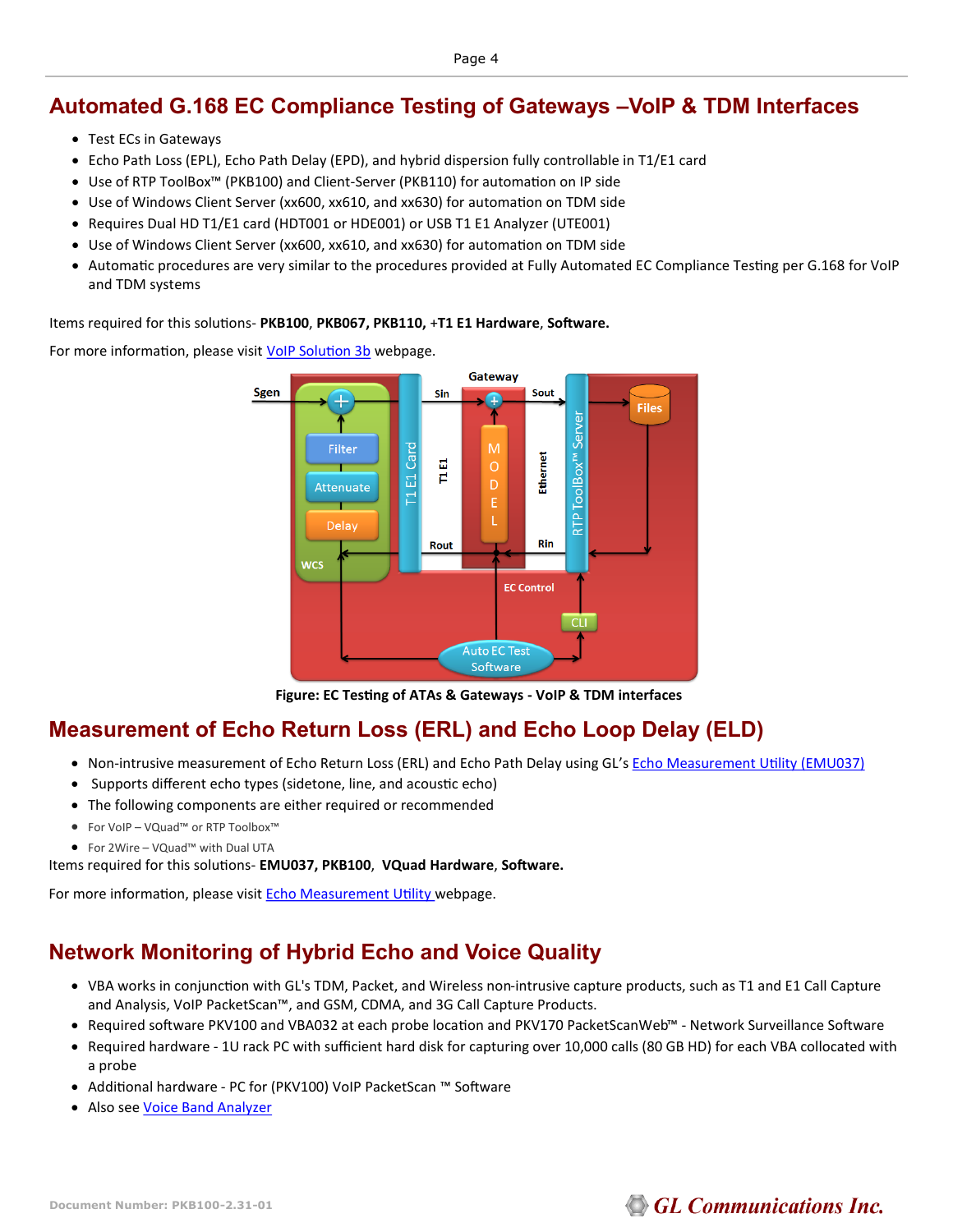#### **Test the Acoustic Echo Cancellation per G.167**

- Simulate acoustic echo into modules such as a Sound Card, a Mobile Phone, a Regular Phone, an IP Phone, or a Speaker Phone
- Generate dynamic (changing) acoustic echo
- Test acoustic echo cancellers in mobile phones and other signal processing devices
- Acoustic filter types includes Static and dynamic kinds of Small Office, Medium Office, Large Office and room impulse response (RIR) generator based on room parameters)
- Levels for pseudo speech, Echo path delays and losses
- Allows real-time testing using DSP commands to perform functions such as Amplification/Attenuation, Delay, Filter, File Tx/Rx, Logical , and Echo Cancel operations.
- The following components are either required or recommended
- PKB100 RTP Toolbox™ software
- PKBxxx RTB Toolbox™ Server software and Command Line Software

For more information, please visit **[Acoustic Echo Simulation](https://www.gl.com/acousticechosimulation.html)** webpage.